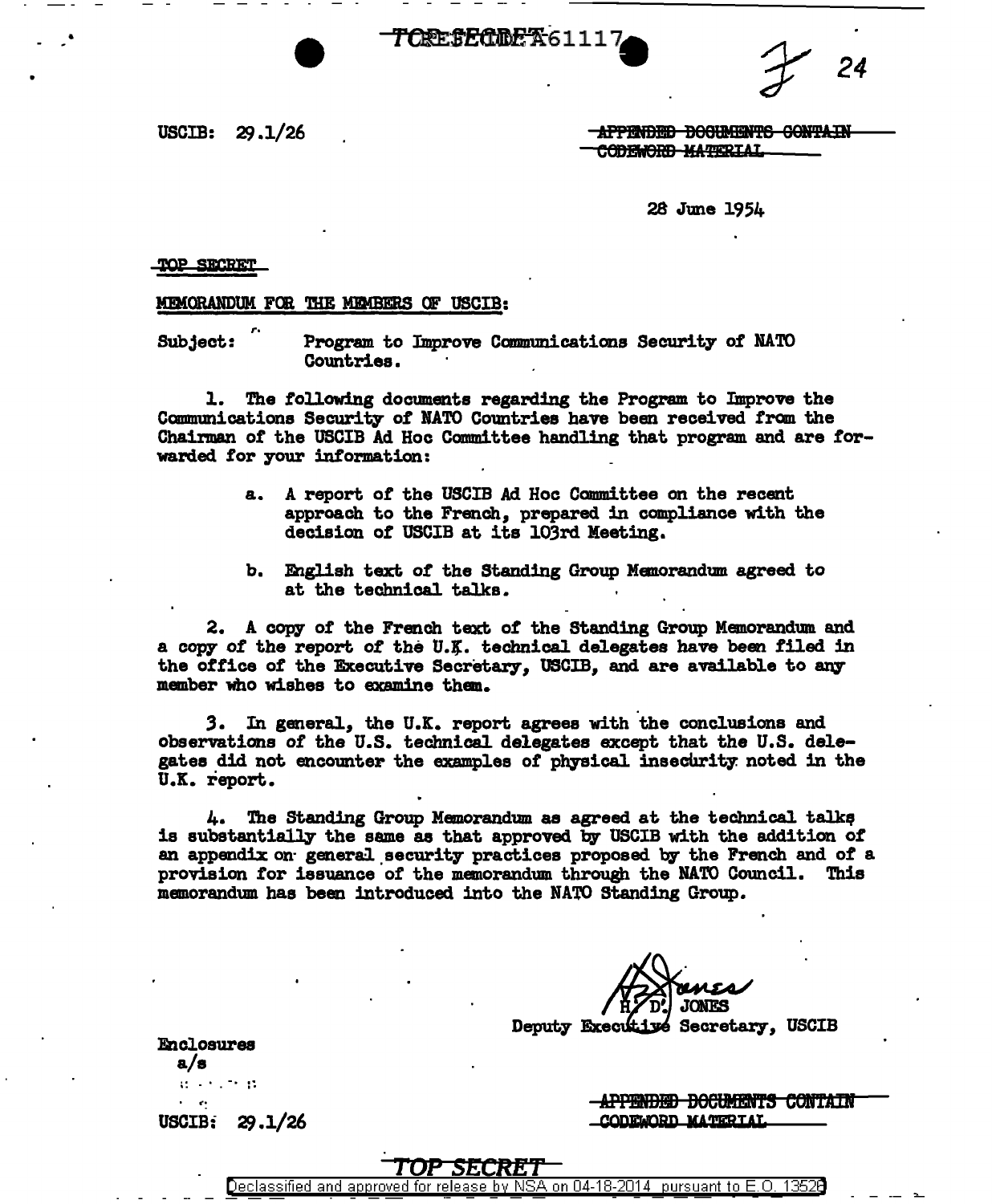**REF ID: A61117** 

# TOP SECRET FROTH

10 June 1954

# USCIB AD HOC COMMITTEE REPORT OF THE US-UK APPROACH TO THE FRENCH ON THE SUBJECT OF FRENCH AND NATO COMSEC.

#### General Chronology and Summary, 17 March - 1 May. A.

\_ \_ \_ \_ \_ \_

1. On 17 March US Ambassador Aldrich in London was briefed on the project so that he would be in a position to deal with the Foreign Office if the need arose for exchanges on this topic.

2. On 18 March US Ambassador Dillon in Paris received Mr. Polyzoides and resumed preparations for the approach to the French.

3. On 19 March Ambassador Dillon received a full briefing on the entire project. During this conference, it was decided that the program should be reviewed with the British Embassy in order to clarify any last-minute problems and in order to assure a fully coordinated joint approach to the French Foreign Ministry. It was also suggested that Ambassador Dillon meet with British Ambassador Sir Oliver Harvey prior to their joint approach.

4. On 20 March US Minister Joyce--who was acting in place of US Minister Achilles--and Polyzoides met at the British Enbassy with Minister Patrick Riley and Mr. Richard Owen who had been designated as the British delegate to the proposed

TOP SECRET FROTH

 $-1-$ 

 $24318$ # $4$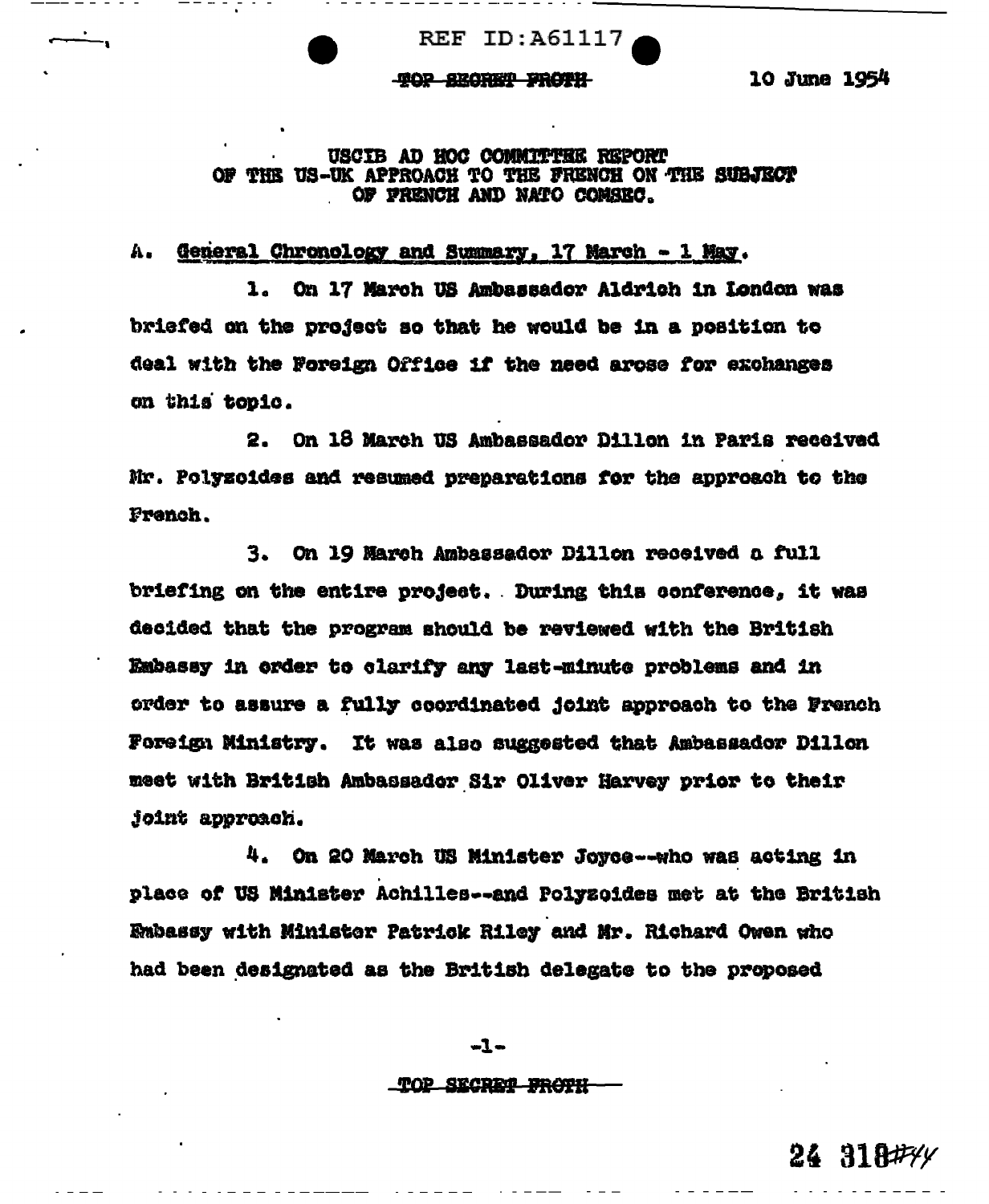**REF ID: A61117** 

# TOP SECRIP FROTH

Tripartite Security Working Group (TSWG) phase of the projected operation. The general approach was discussed fully and some adjustments were made in a French text which summarized the English text of the Aide Memoire and which the British Ambassador, Sir Oliver Harvey, proposed to read at the time of the joint approach. It was agreed at this meeting that Ambassador Dillon would join Sir Oliver at the British Embassy prior to their departure for the French Foreign Ministry, that M. Alexandre Parodi, Permanent Secretary General of the Ministry of Foreign Affairs, was the most suitable person to visit in the Ministry, and that every effort would be made to meet Parcdi as we had initially planned on Monday, 22 March. This date was later changed to 24 March.

5. On 24 March, the meeting with Parodi took place. Immediately after that meeting, Ambassador Dillon described the principal results to Mr. Polyzoides, as follows:

a. Parodi had given a visible expression of awareness of the true meaning of the Aide Memoire which Sir Oliver Harvey had read to him in the form of the summary in French which had been prepared at the British Embassy as noted in Paragraph  $4.$  above.

> -2--TOP SECRET FROTH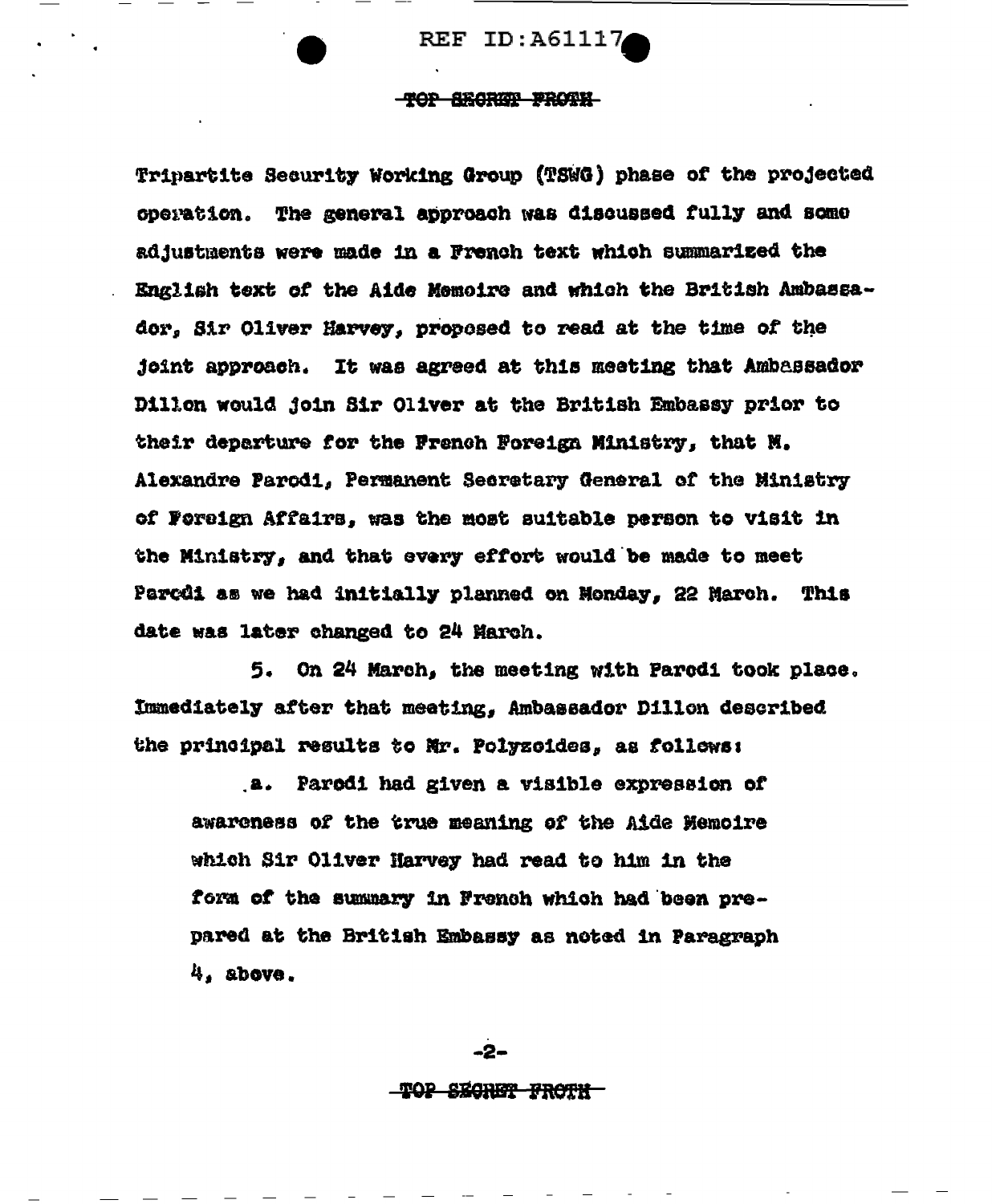**REF ID:A61117** 

 $\frac{1}{2}$ 

#### top skonnt froth

b. Parodi's initial comment was to ask whether the operation described in the Aide Memoire was directed mainly toward France. He was informed, of course, that such was not the case.

c. Parodi agreed that the matter was serious, that he was in general agreement, that he would give it "serious consideration" and that he "saw no difficulty in reaching agreement" within the terms of the Aide Memoire.

It was learned that the British Ambassador had received, in essence, the same impressions.

6. On 31 March contact was renewed with the Foreign Ministry through the British Embassy. At that time the French premised action within 48 hours and on Friday evening, 2 April, they informed the US and British Embassies that a N. Jean Marc Boegner had been named to the TSWG group. Since this man was head of the section on NATO matters within the French Foreign Ministry, it was quite apparent that our deliberately obscure Aide Memoire had been attractive to the Foreign Ministry primarily in its NATO interpretation. After further discussions with Ambassador Dillon, Mr. Achilles and British

TOP SECRIT FROTH

-3-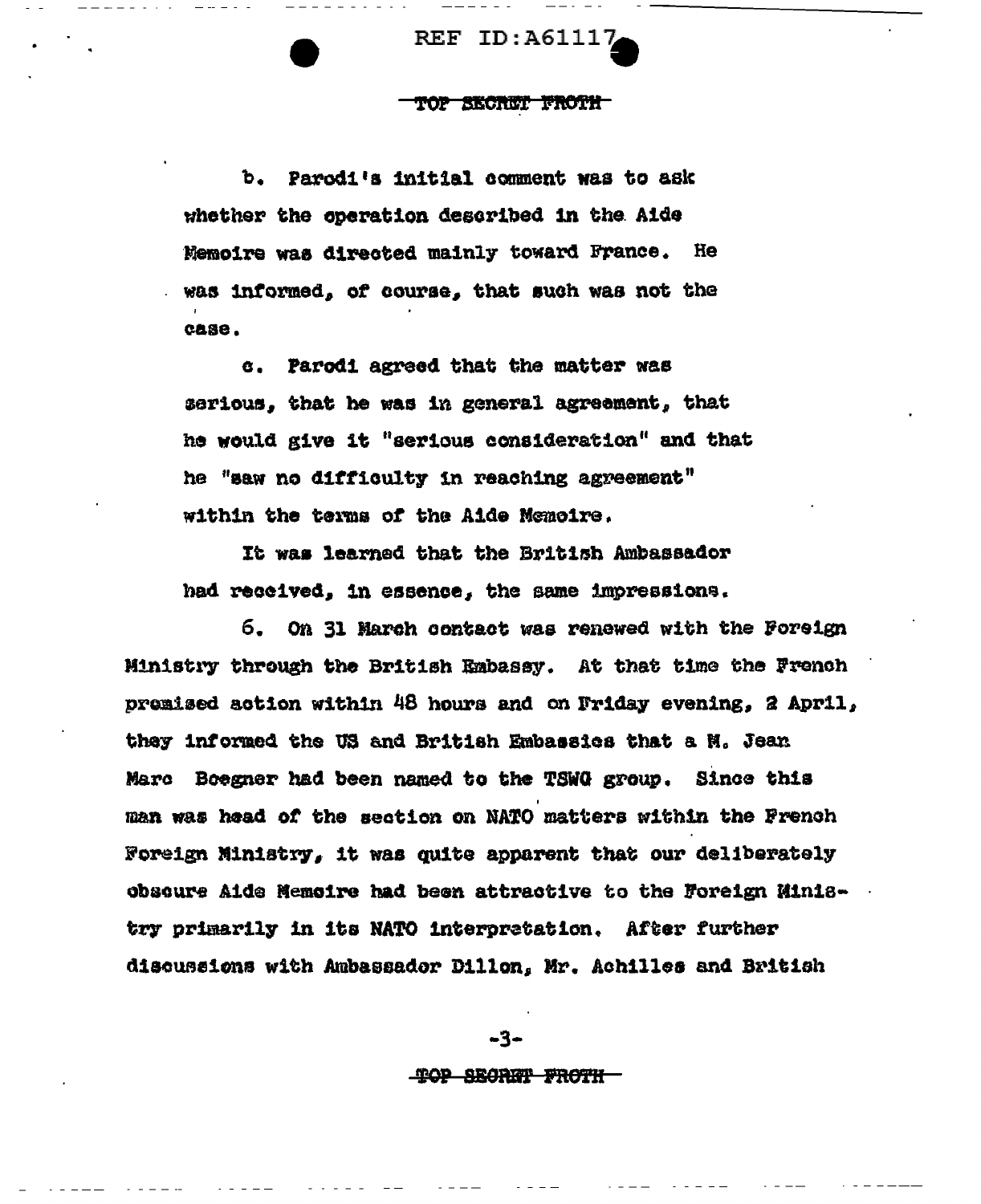**REF ID: A61117** 

# TOP SECRET FROTH

Minister Riley. it was decided to meet with Boegner and to make an effort at that meeting to draw the operation back within the planned TSWG format.

7. On 6 April Minister Achilles, Mr. John C. Elliott of the Department of State, British Minister Riley, and Mr. Owen of the British Embassy met with M. Boegner and M. Christian Auboyneau\* of the French Poreign Ministry. The French opened this meeting by declaring that they had no specific objections to the plan as noted in the Aide Nemoire but that for a variety of reasons they felt, in effect, that handling the matter through the NATO sections of the Foreign Ministries involved seemed desirable. The US-UK representatives countered with a full and vigorous exposition of the reasons for choosing the TSWG mechanism as the initial means for developing the technical conference. The French were persuaded to accept this view; Boegner withdrew; and Auboyneau and M. Adrian Guillerme (also attached to the Secretariat of the National Defense Ministry) were named to meet with Elliott and Owen in order to complete the TSWG phase of the operation.

\*Diplomatic Counselor to the Permanent Secretary General of the Ministry of National Defense.

-4-

TOP SECRET FROTH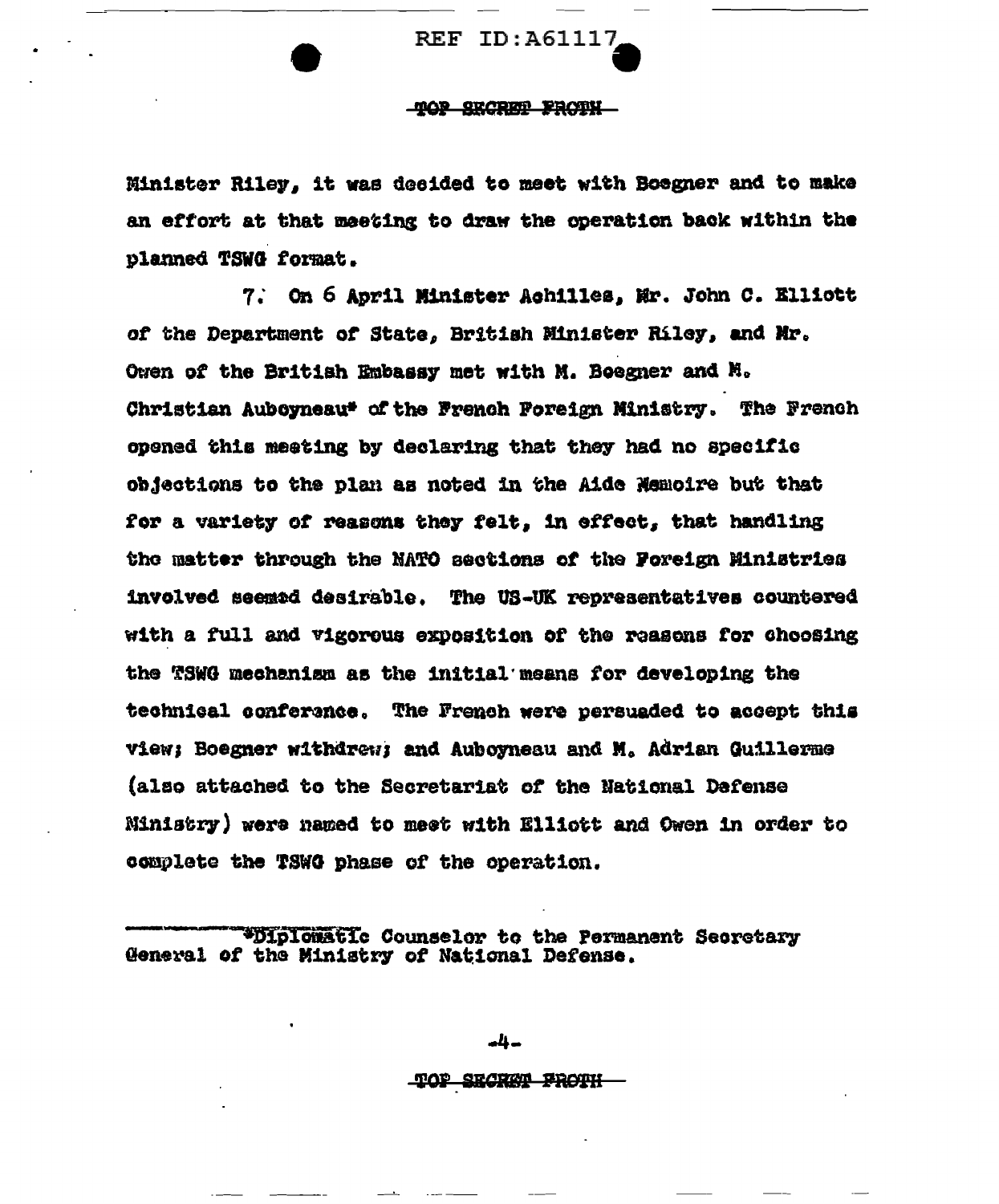REF ID:A6111

## '1'9P SB9Ril! PRGlll

8. On 8 April the TSWG group as described 1n the preceding paragraph met formally for the first time. Further meetings were held and on 12 April this phase of the operation was concluded to the satisfaction of the US and British members. The technical talks were scheduled to begin on 22 April at the Invalides.

9. Heanwhile, Mr. Polyzoides left Paris and arrived in London on 13 April where he consulted with Messrs. Austin and Raven of NSA.  $P L 86-36/50 \text{ USC} 3605$ 

io. On 14 April, Ma.Jor General Ronald *o.* Pennev, Ohainaan *ot* the Cipher Pol103' Board, was host at an informal and very satisfactory conference attended by

of GCHQ, and Messrs. Austin, Raven and Polyzoides. The progress *ot* the Paris operations was desoribed and final arrangements were made for the departure of the technical ocintereea.

11. On 17 April the HSA members proceeded to Paris.

12. On 22 April the technical talks were started as scheduled and were concluded on 1 May.

-5-

# T<del>op Sechet Frotil</del>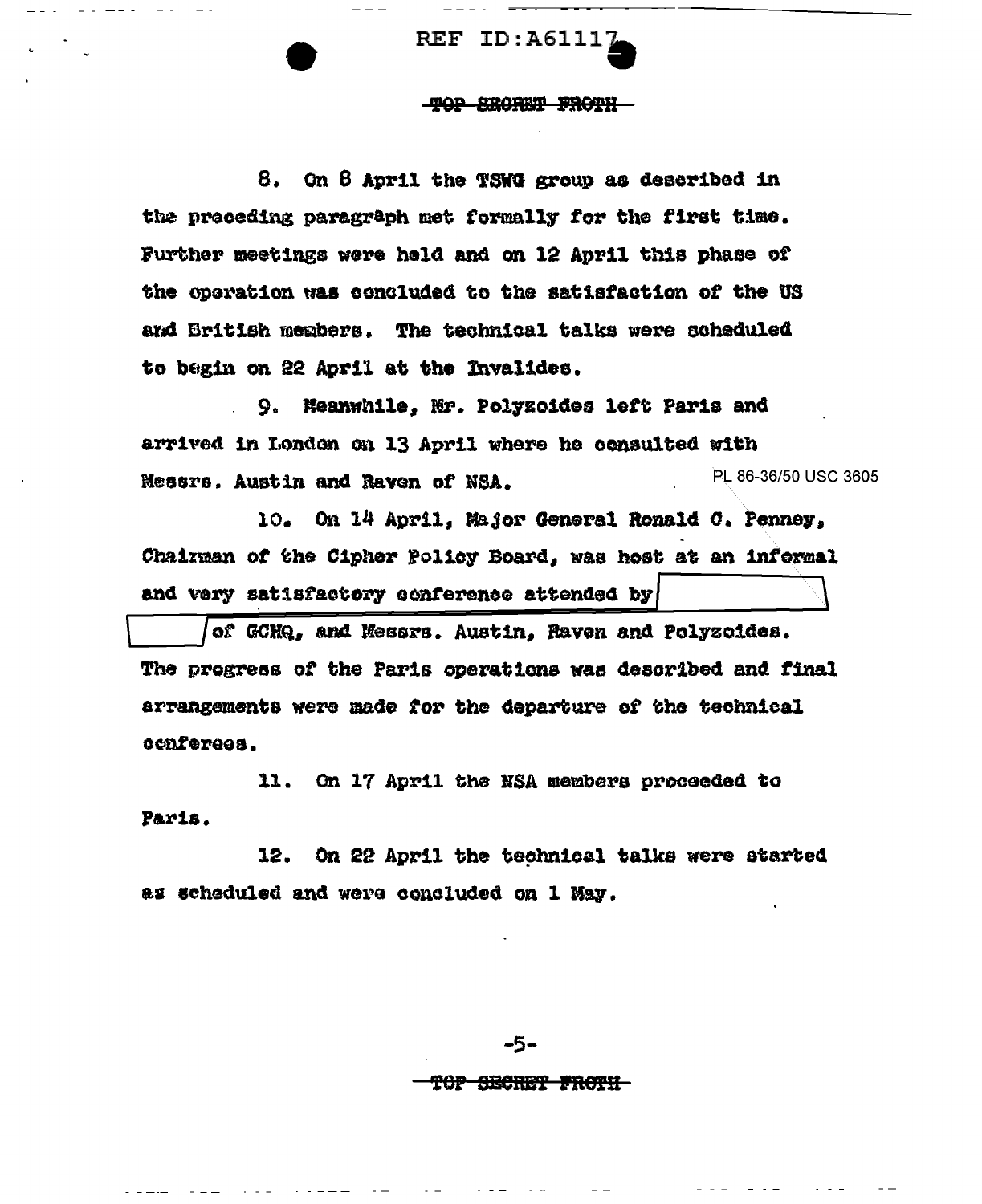REF ID:A6111

TOP SECRET FROTH

PL 86-36/50 USC 3605

 $B_{\bullet}$ Summary of the Technical Proceedings, 22 April  $-1$  May.

The American representatives met with the  $1.$ British representatives. in London from 12-15 April to smooth out differences in the minimum standards paper and to prepare detailed procedure for the meetings with the French. These meetings were successful.

Ten meetings with the French were held from  $2.$ 22 April to 1 May in Paris. The four French representatives weres

> Mr. Viala - Head of Foreign Office Department of "Transmission et Chiffre"

Capt. Muller - Head of "Service Technique Central des Chiffres" the permanent secretariat of the Interministerial Commission on Cipher

Capitaine de Corvette Rault - Ministry of Defense  $EO$  3.3(h)(2) PL 86-36/50 USC 3605 In addition, Lt. Colonel Arnaud of the French Army and an assistant were present at one meeting.

3. The ostensible purpose of the talks, the preparation of a memorandum for the Standing Group to issue

-6-

<del>-TOP SECRET FROTH-</del>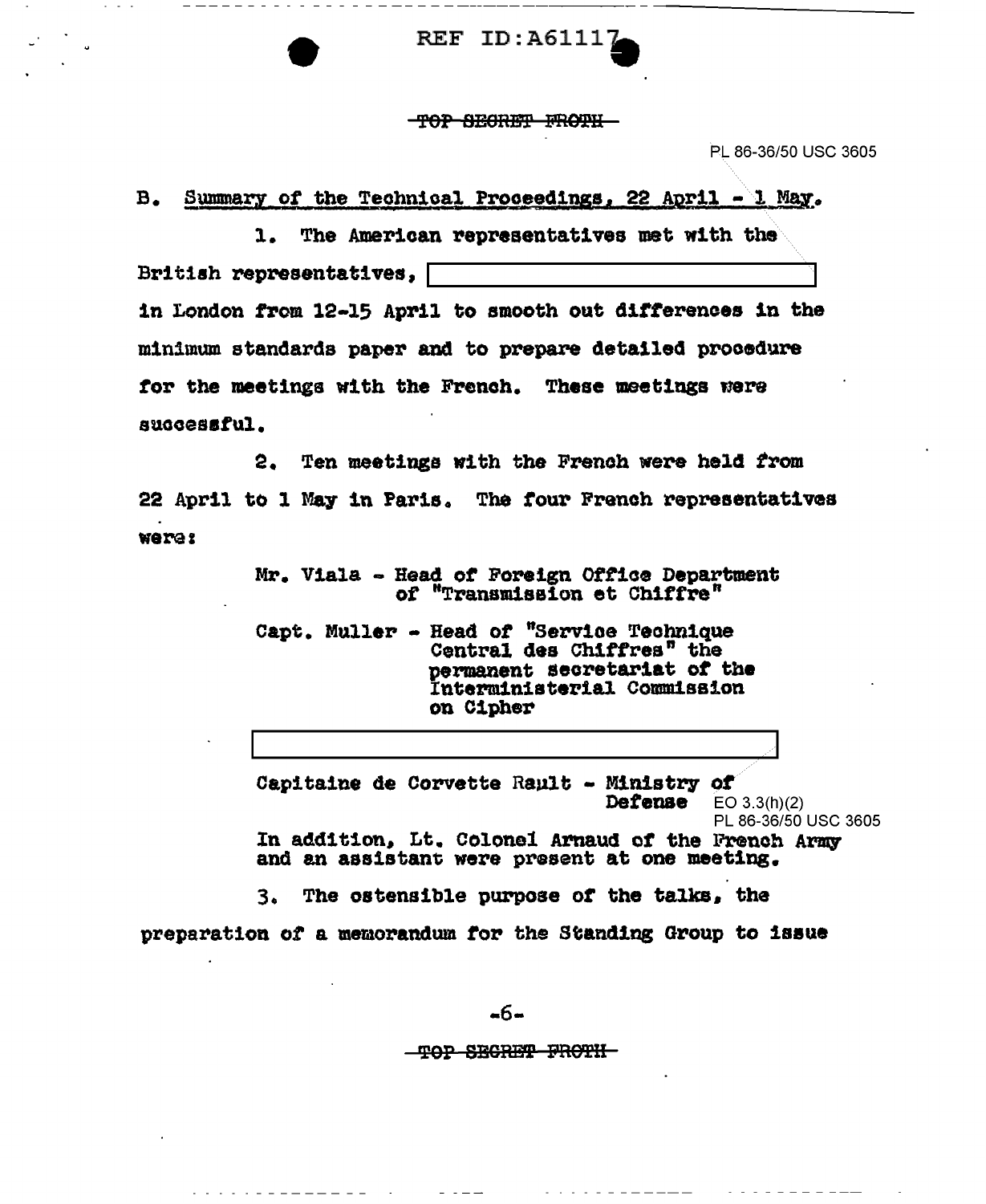REF ID:  $A61117$ 

#### TOP SECRET FROTH

in order to correct poor practices in the national communications of NATO nations, was quickly and quite easily accomplished. The memorandum, which was prepared in final French and English texts, is addressed to the NATO Council, with the request that it be forwarded to the nations. The French proposed an acceptable addition, an appendix concerning general physical security as applied to cryptographic operations and the handling of message texts. It was agreed that SECAN would inform the French and British of the results of the Standing Group memorandum, and also that subsequent events might require another meeting. Significant in the discussions of the Standing Group memorandum was the obvious indication that Muller intends to use the memorandum to strengthen his own position and that of the Interministerial Commission in the control of French COMSEC.



 $EO 3.3(h)(2)$ PL 86-36/50 USC 3605

TOP SECRET FROTH

-7-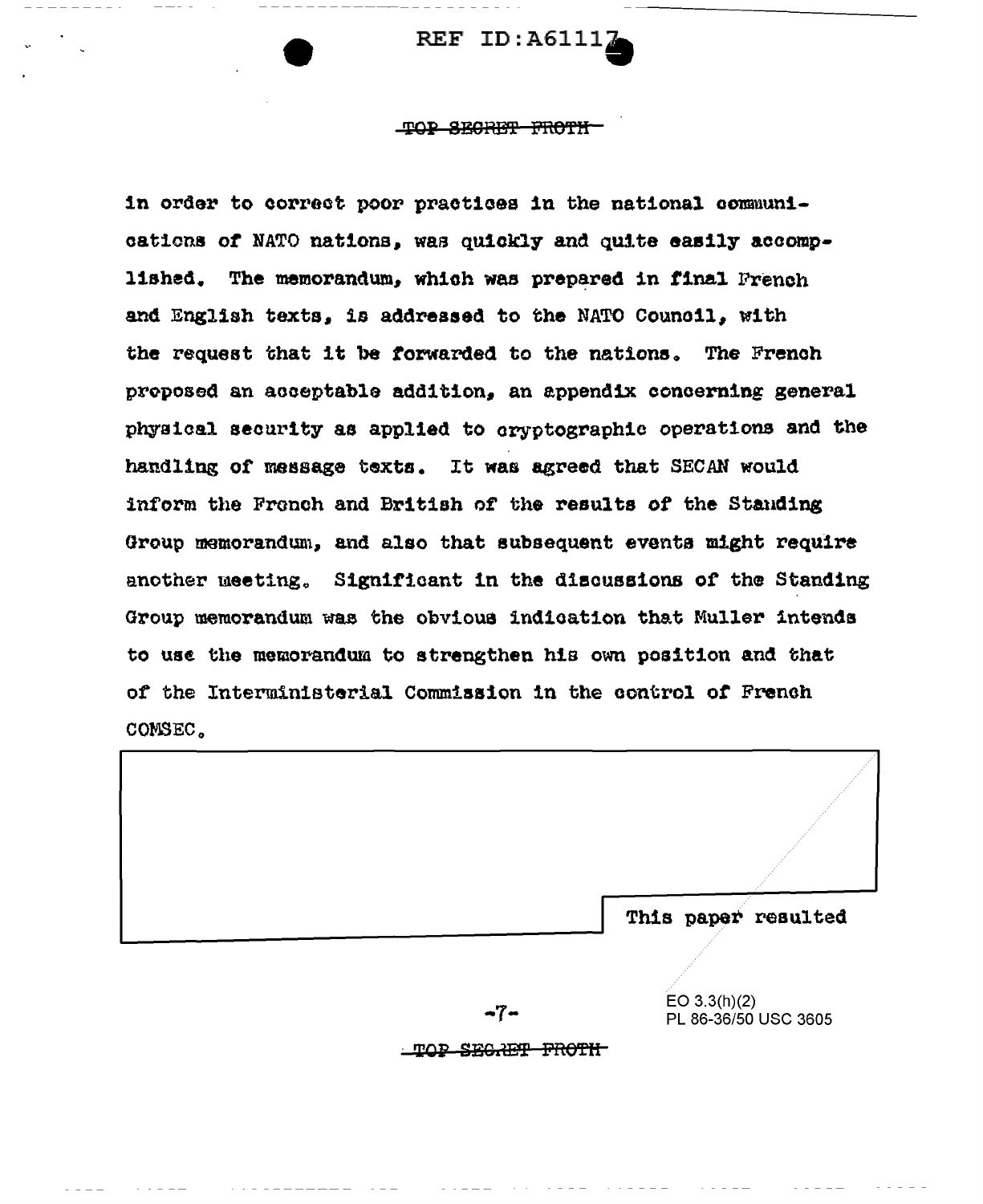REF ID:  $A6111$ <sup>2</sup>

**-TOP SECRET FROTH-**

in considerable discussion particularly on the Hagelin B211. the latest model of which was demonstrated.

5. It is felt that the UK/US delegates got through to the French on the need for improvement. This was made evident in a private session which Mr. Austin had with Mr. Viala and Capt. Muller, called by Mr. Viala to discuss the ASAM 2-1 which Austin had demonstrated to him in Washington. At the close of the discussion Viala made a short speech, slightly emotional, of thanks and appreciation and ended by saying (these are his exact words as nearly as can be remembered) "Be assured that we believe and understand everything that you told us and also what you did not tell us. This is a delicate business, but believe that we do understand." This remark was repeated more or less by Muller. Then, when Muller had left the room, Viala told Austin, "I have only been in this job for a short time, but already I have found much that is bad. Believe me that I have been doing everything that I can, and now I will renew my efforts."

The U.S. representatives in addition, as authorized, 6. revealed the principles of the AFSAM-7 to the French. There was

-8-

-TOP SECRET FROTH-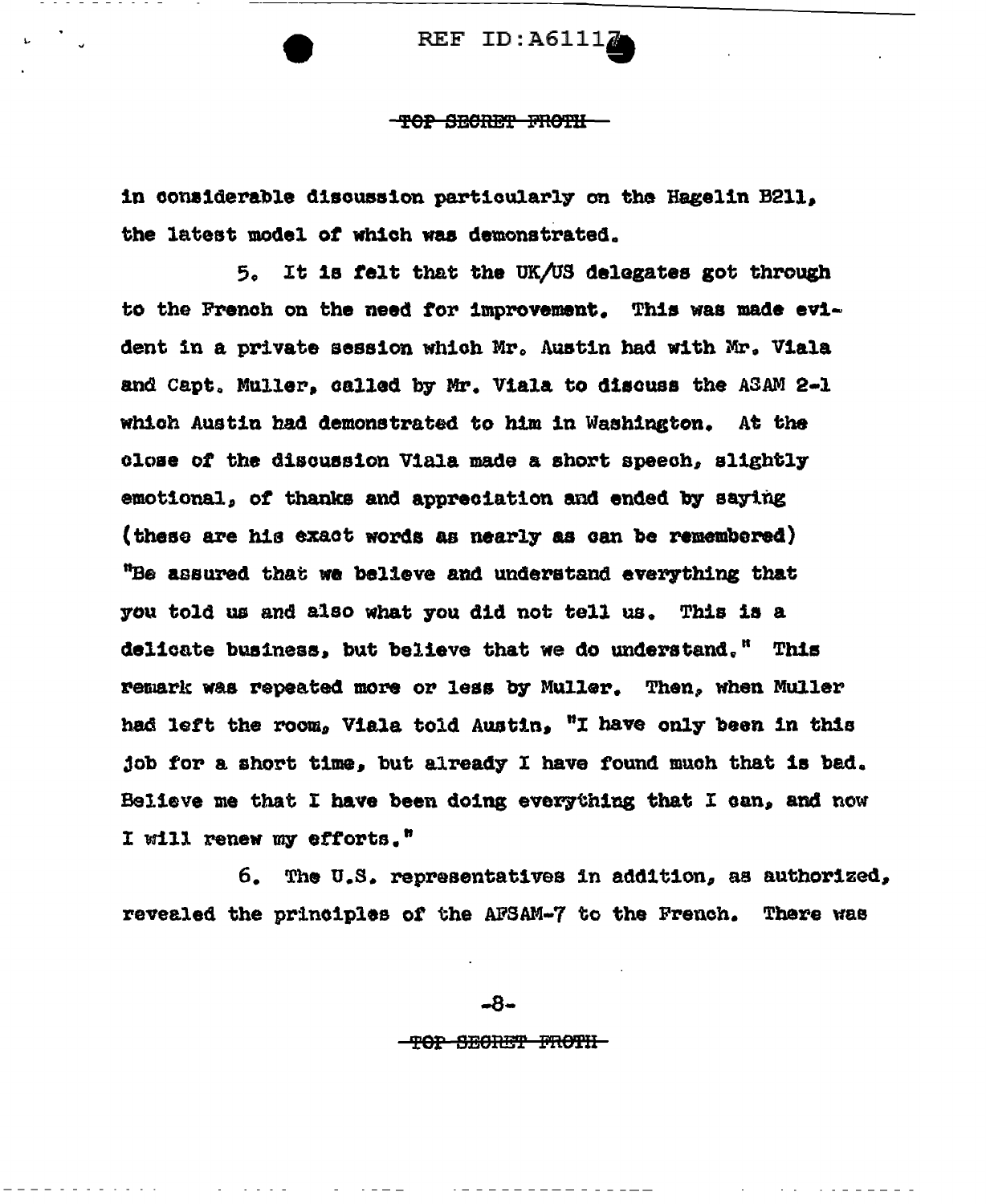**REF ID:A6111** 

# TOP SECRET FROTH

also some discussion of the ASAM 2-1 and its modification. Viala brought up, with some slight reluctance, and after some urging, the French request to the U.S. for aid. A British offer of possible help was politely received but not discussed in any detail.

7. It is possible to draw these conclusions:

a. A better group of French could not have been found. Amongst them they had the technical ability, the administrative positions, and the sincere desire to improve security that were necessary to the success of the talks.

b. The main purpose of the talks were achieved. It will be some time before it is known whether improvements in French COMSEC will actually result, but there is little doubt that a sincere attempt will be made.

c. The French are, up to a point, technically competent and knowledgeable in the field of COMSEC. They appear to have only a naive concept of the capabilities of machine analysis; other than this they are good.

d. They are handicapped by the lack of a centralized organization to deal with COMSEC matters; and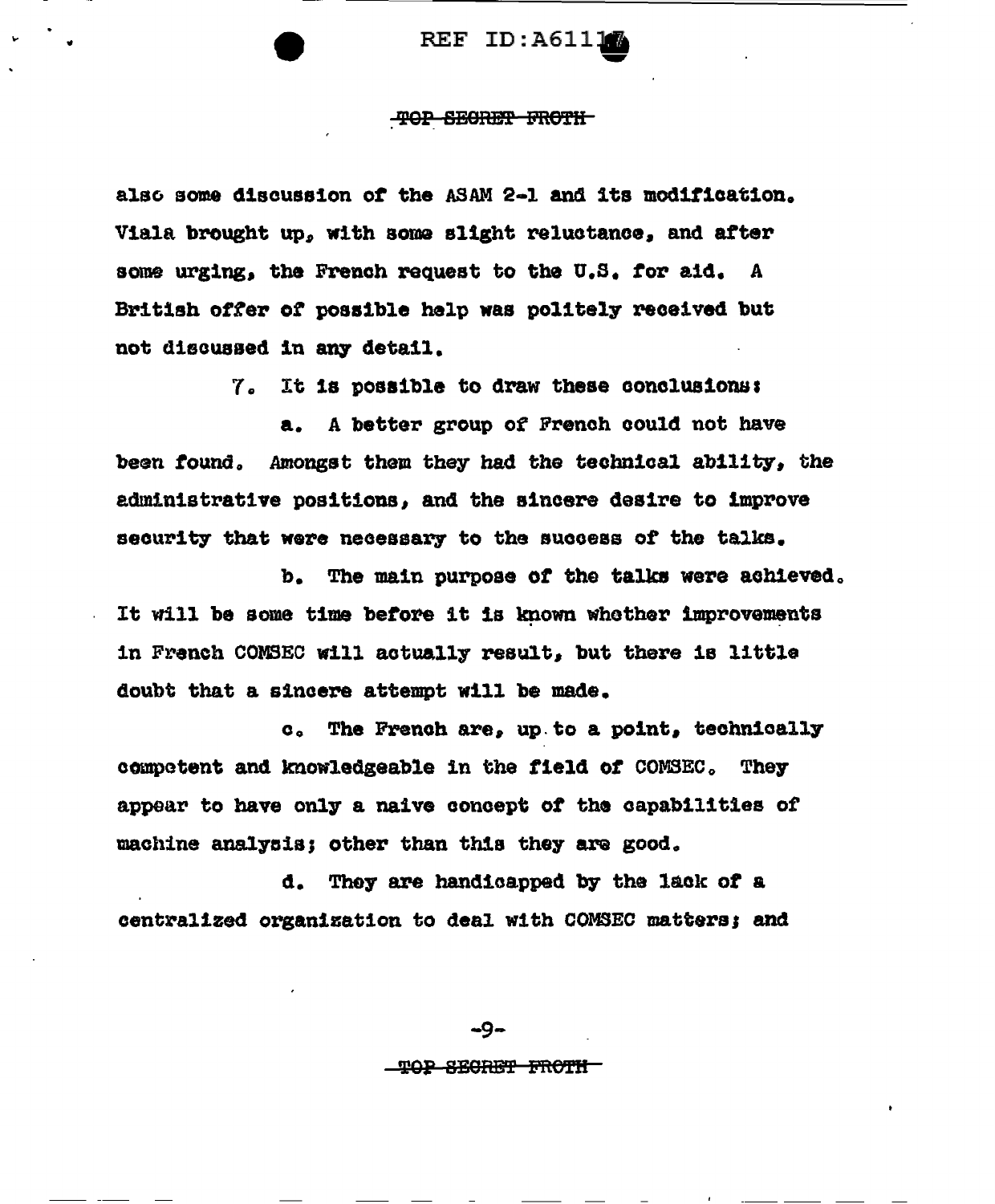REF ID:A61117

# -TOP SECRET FROTH

by the lack of the authority necessary to inforce such regulations as they promulgate. The regulations themselves are good.

e. They are also handicapped by a lack of knowledge as to how their systems are actually being used, and abused, in the field. Time and again they insisted they would not tolerate certain usages which are nevertheless known to be current.

f. The relationships among the various French departments engaged in COMSEC work, while cordial, are not at all intimate or even candid.

g. Although not discussed, renewed requests for material aid are to be expected.

 $-10 -$ 

# TOP SECRET FROTH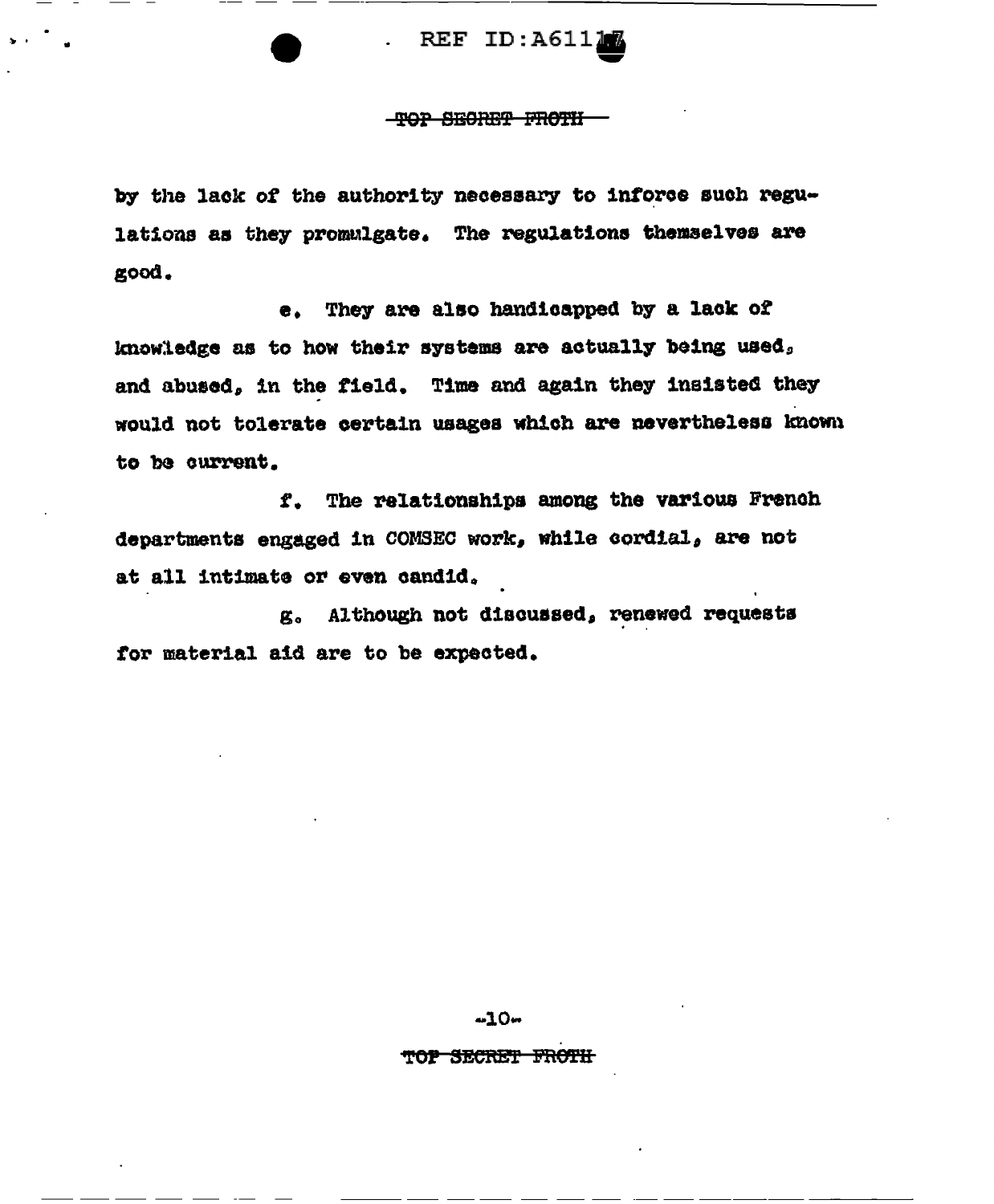# MEMORANDUM FROM THE STANDING GROUP TO THE NATO COUNCIL

REE\_**ID: 461117** 

1. Regulations at present in force (DC 2/7 (Final) and STAND 474 as amended by STASECS 1508, 1535 and 1588) ensure that all COMSEC telegrams and all NATO TOP SECRET and SECRET telegrams, whether they are national or international, are encyphered in cryptosystems authorized by the Standing Group. But all nations *ot* NATO are also originating and transmitting in their.own national cryptosystems a quantity *ot* telegrams both civil and military which, although they are the private concem of the nation in question, must be expected to contain information which affects NATO as a whole and the loss of which to a non-NATO nation harms the security of NATO.

2. Further STAND 474 allows NATO telegrams graded CONFIDENTIAL or RESTRICTED to be encrypted in national systems, and it is highly undesirable that information of such grading should become available to nations outside NATO.

3. The Standing Group therefore feels considerable concern at the potential danger to the security of NATO which may arise from the insecurity of the national communications of individual nations: the insecurity of one can endanger the security of all.

4. The Standing Group has had prepared two papers, one of which enumerate examples of cryptographic and communications practices and procedures which endanger security, and the other, general security considerations. These papers are attached as appendices A and B. The Standing Group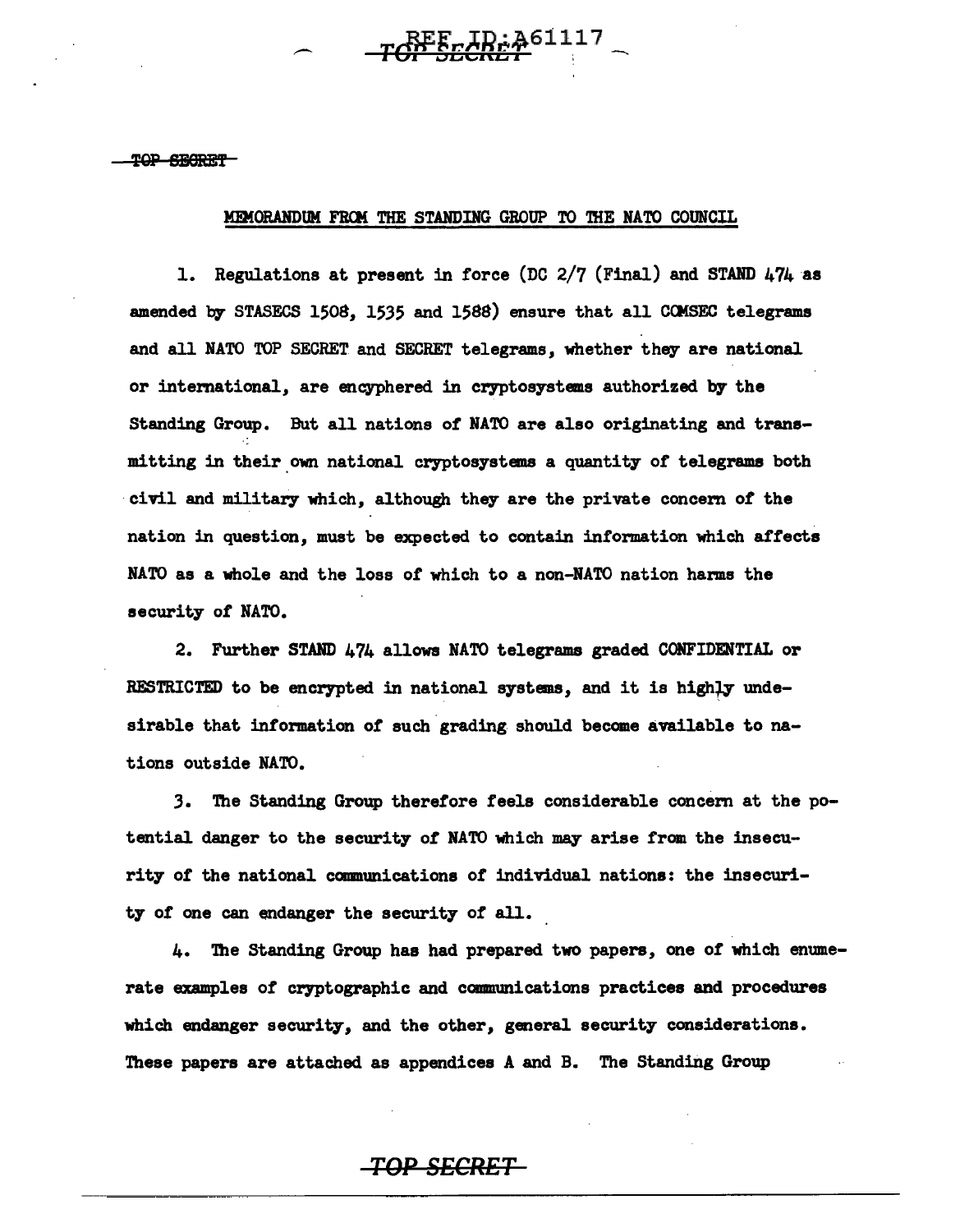urges the NATO Council to request each member nation to examine these papers and take action to ensure that its own communications are free from the practices and procedures mentioned in appendix *A,* and that the principles or appendix B are applied.

5. Further the Standing Group urges that each NATO nation be requested to designate or establish a Communications Security Agency which shall be authorized to communicate on communication security matters both civil and military direct with the Standing Group Communications Security and Evaluation Agency Washington (SECAN).

6. The Standing Group also urges the NATO Council to invite any member nation, which requires advice and technical assistance towards the improvement of the security of its national cryptographic and communications practices and procedures whether civil or military to apply through their Camnunications Security Agency direct to the Standing Group Communications Security and Evaluation Agency Washington. It may subsequently be found more convenient that SECAN arrange for discussions arising out *ot* this tirst approach to be held with appropriate authorities in Europe.

2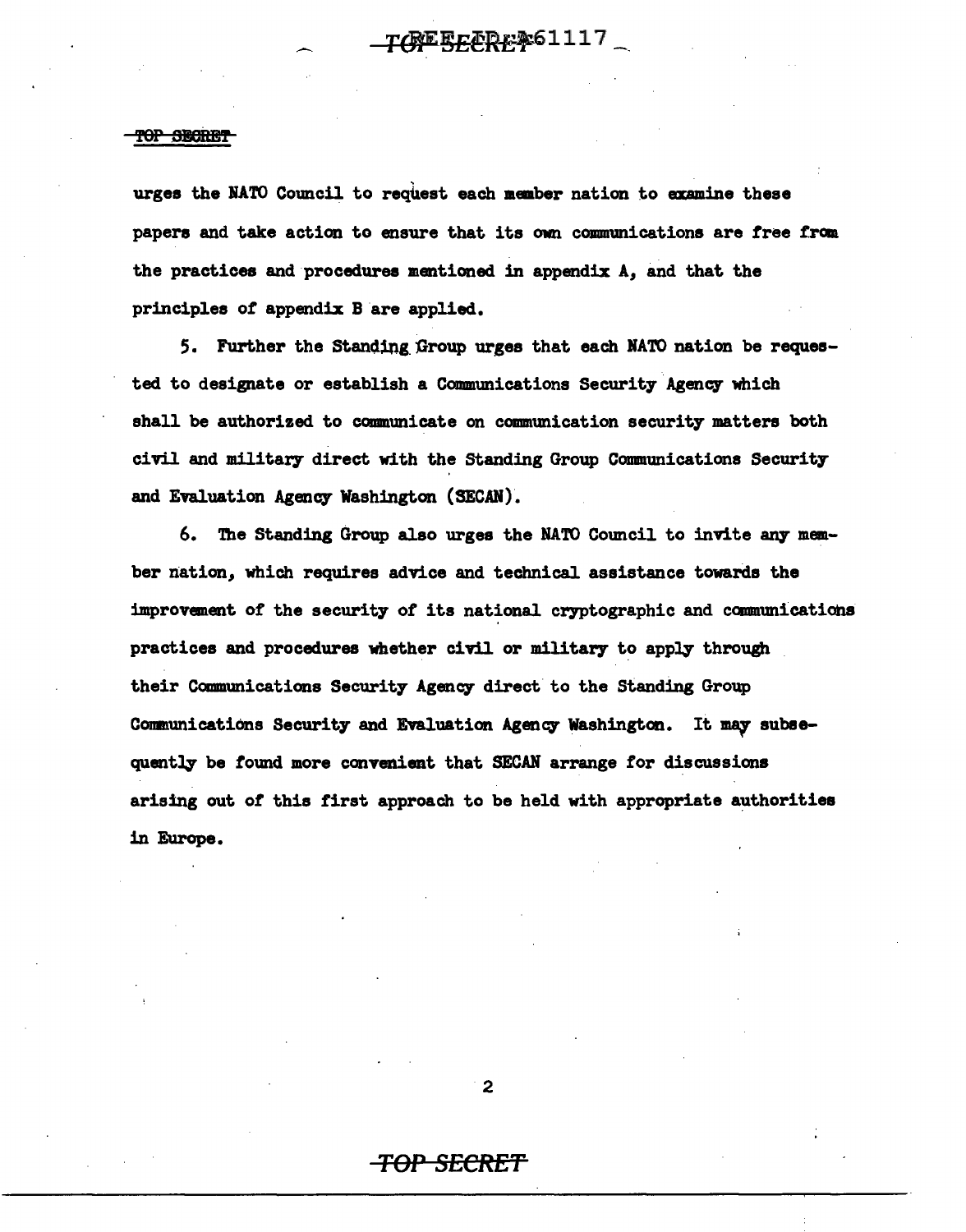# TGEEFIREA61117

TOP SECIDE

# APPENDIX A

# LIST OF EXAMPLES OF DANGEROUS CRYPTOGRAPHIC AND COMMUNICATIONS PRACTICES AND PROCEDURES

I. UNENCIPHERED CODES.

1. Unenciphered codes are totally inacceptable in diplomatic use for transmission of classified information. They are only acceptable in special cases for Armed Forces communications when it is not considered essential to maintain the security of the information for more than two or three days from the introduction of the code. It follows that such codes must be changed at very frequent intervals.

II. ADDITIVE SYSTEMS.

2. Any additive (or subtractor or minuend) system is dangerous unless special precautions are taken in the construction and method of employment of the additive itself. Many "special precautions", however, are deceptive as to security and may even in themselves create weaknesses.

3. Encipherment by additive can only be guaranteed to be secure when the additive is used on a strictly "one-time" basis.

4. Encipherment by non-one-time additive is highly dangerous, but can be acceptable in certain circumstances for limited traffic provided that precautions are taken to minimize overlap and to prevent cryptanalysts from finding any overlap that may arise.

5. In general, polyalphabetic substitution systems whether actually additive in nature or not, are subject to the same dangers as are additive systems.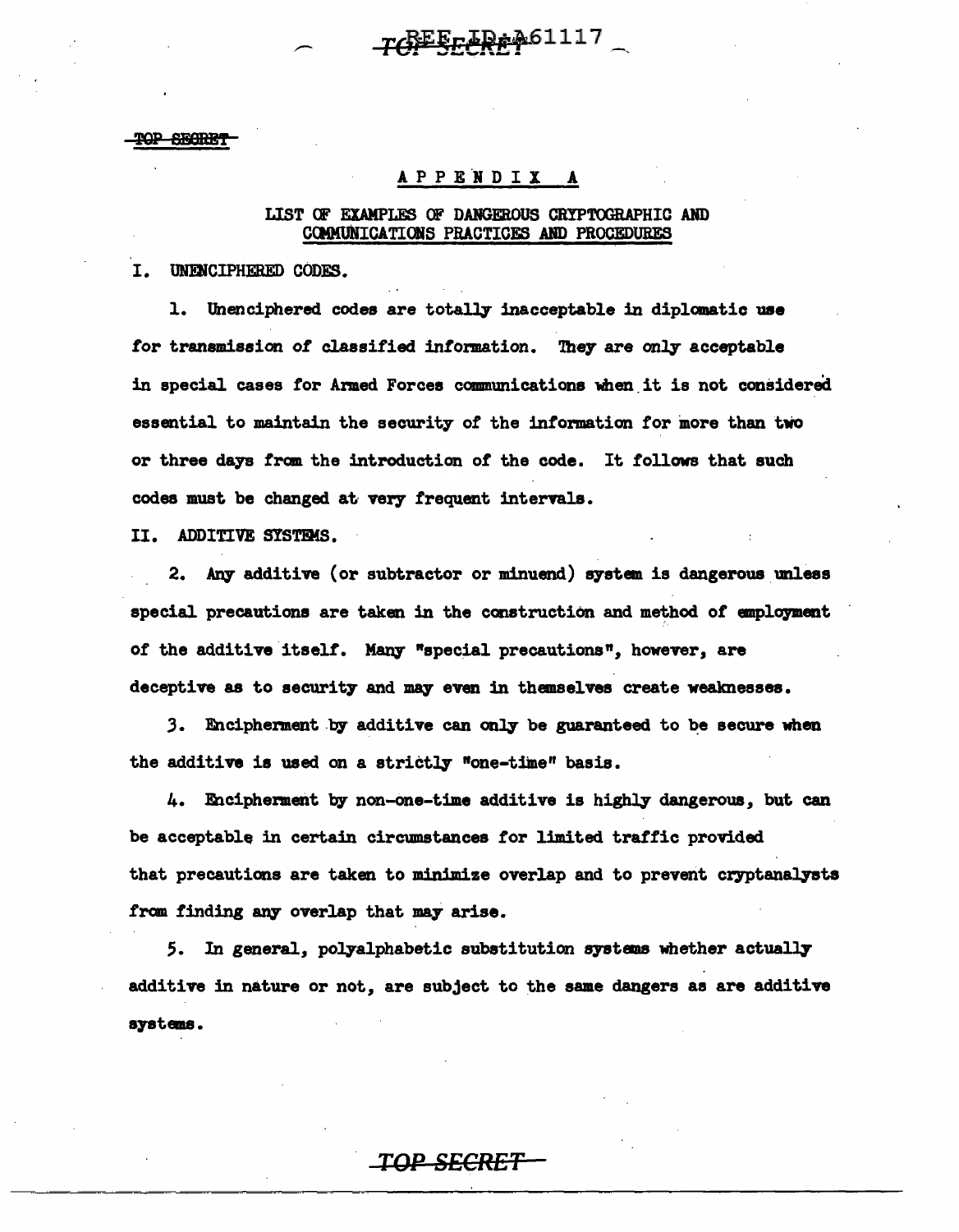III. NON-ADDITIVE HAND SYSTEMS.

 $\overline{\phantom{0}}$ 

6. There are many hand systems of encipherment that do not employ additive. Very few of these can be guaranteed to be secure, even though they may be very complex and apply both substitution and transposition to code or plain language.

TCHEECCREP-1117

IV. MACHINE SYSTEMS.

7. Machine ciphers vary greatly in the amount of security they afford. Failure to observe in every detail proper instructions for operation may lead to compromise even with the best machines. Others, such as the well-known Hagelin "Cryptoteknik" of the old "C" series (see para 8 below), are insecure unless precautions are taken over and above those recommended by the manufacturer. Others, again, are basically insecure and should in no circumstances be used.

8. Special attention is drawn to the dangers inherent in the use *ot*  the Hagelin "Cryptoteknik" machines of the "C" and "CX" series:

a. Since the encipherment is essentially by additive, it follows that it the same or a neighboring message setting is used more than once the internal set-up can be recovered on the overlap; a single mistake by an operator using a message setting a second time can.thus compranise the machine set-up.

b. The additive generated by the machine is never truly randan and there are circumstances in which this tact can be used to recover the machine setting, even though no message setting is repeated.

2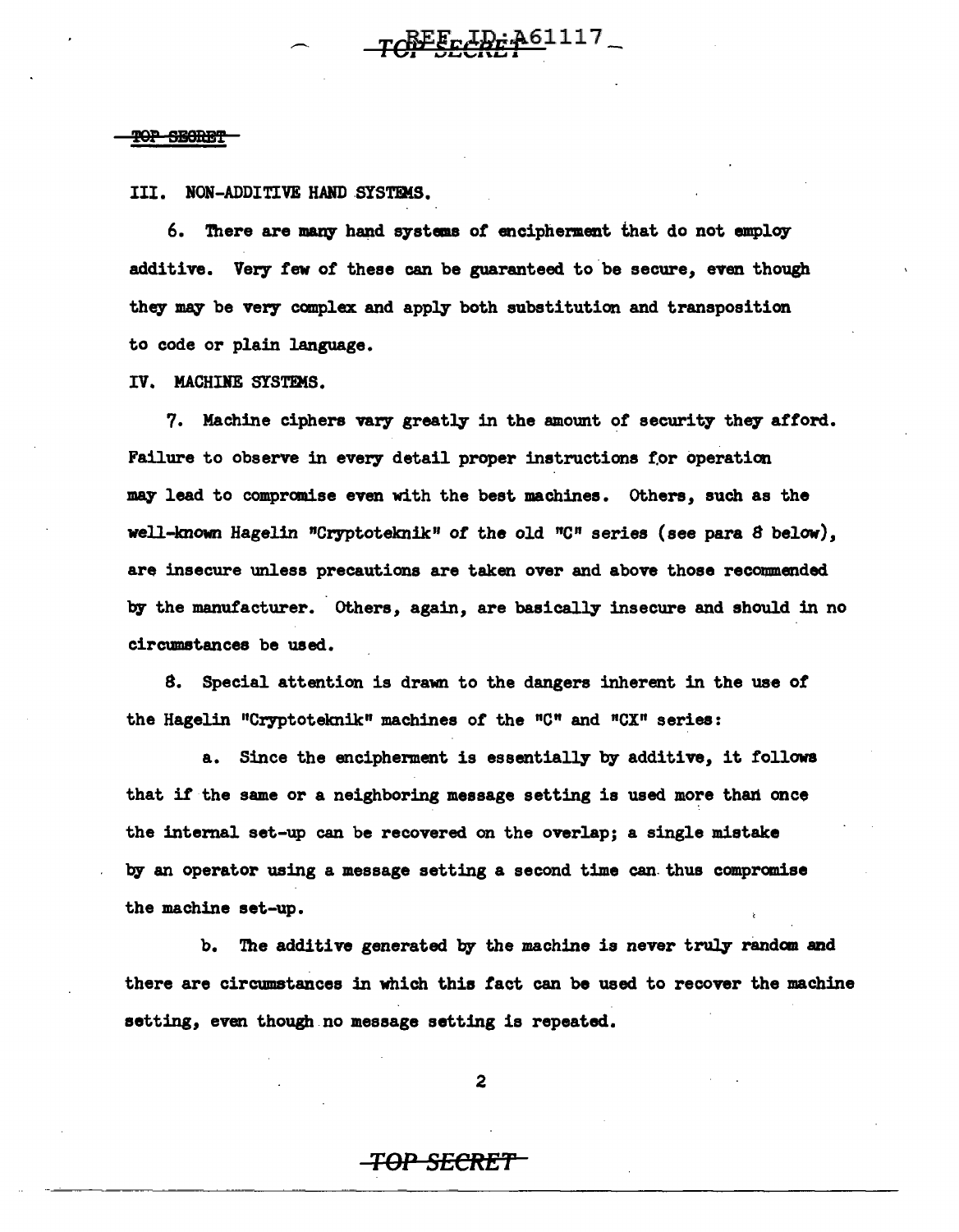c. With proper precautions some *ot* these machines can give adequate security tor a limited amount *ot* traffic, but in view or the number of different dangers that can arise in varying conditions *ot*  use, tor which it is impossible to legislate in advance, member nations who wish to make use *ot* these machines are especially urged to consult SECAN.

V. TRANSMISSION SECURITY.

9. Ciphers, however good individually, are not enough to ensure communications security. Transmission techniques and message formats can · in themselves provide valuable intelligence to a traffic analyst. Although there are practical limitations, the ideal to be striven tor is that the traffic neither of any type (e.g., naval, air force, etc.) nor of any nation should be distinguishable by external characteristics. Again, intelligence can be gained by study of the organization and procedure of radio networks and by use of radio direction-finding. In many cases, especially in Armed Forces communications, a skillful enemy can obtain valuable intelligence by collation *ot* apparently uninformative message texts. It follows, therefore, that full communications security demands that special attention be paid in such matters as the judicious employment of indicators, the selection of call signs and of frequencies, radio procedures, and the restriction of the use *ot* plain language messages and suppression of plain language chatter.

.3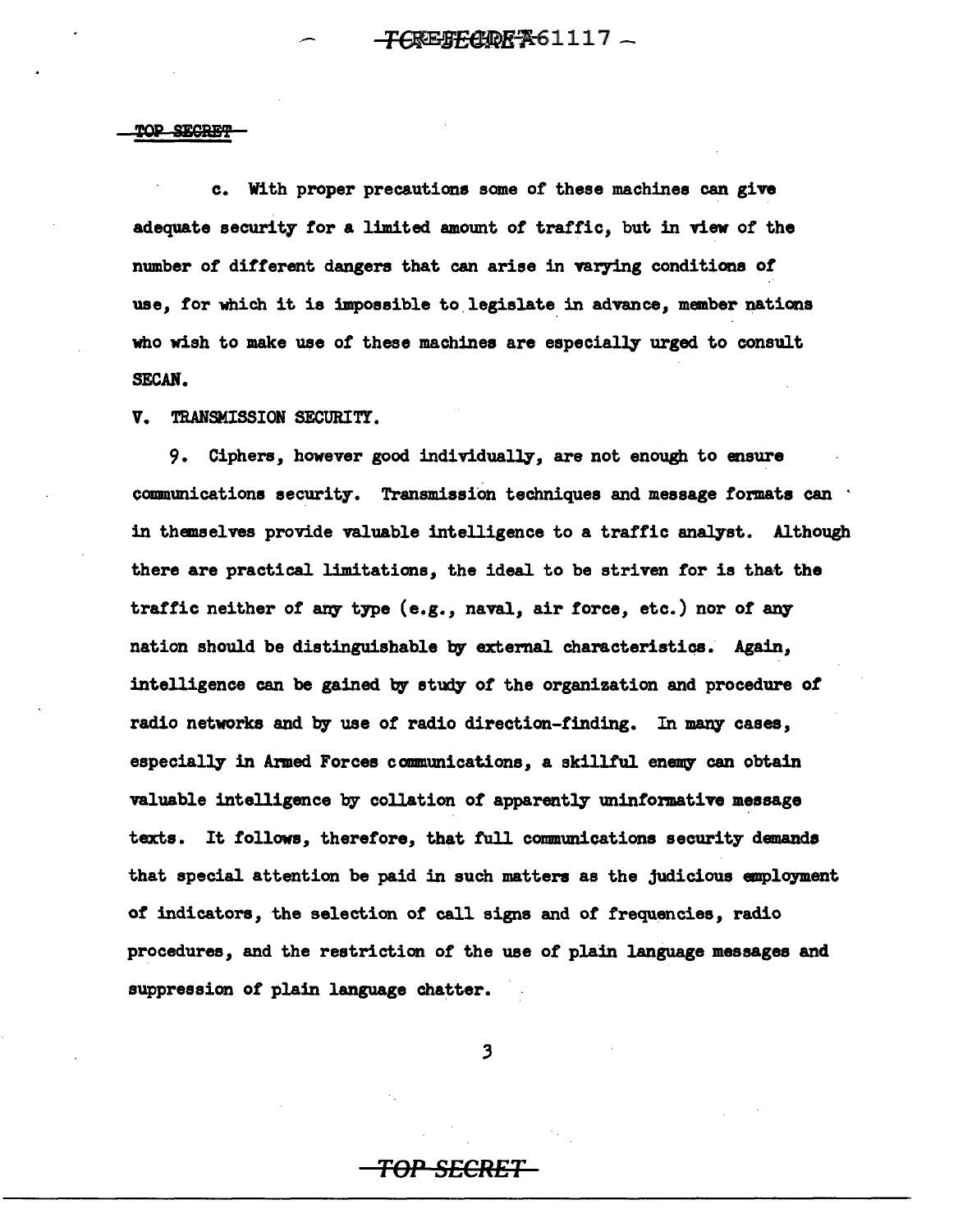CREFECREAG1117

#### **FOP SECRET**

# A. P P E N D I X B

#### GENERAL SECURITI CONSIDERATIONS

I. PERSONNEL SECURITY AND TRAINING.

l. In addition to the security of cryptographic systems themselves, the security of cryptographic personnel must be considered. an essential part of cryptographic security. It is no use having a secure cryptosystem. and special conditions of physical security if the personnel responsible for such tasks as the printing of documents and the typing of cryptographic instructions are not themselves completely secure.

2. Personnel employed in conmunication security matters, and this includes cipher staffs, must be thoroughly investigated. Their instruction must be as complete as possible; mistakes by cipher clerks, and even operators' "chat", often result in compromise of security.

.3. In short, personnel must be guaranteed to be competent, loyal, and trustworthy.

II. SECURITI OF CLASSIFIED MESSAGES BEFORE ENCIPHERMENT AND AFTER DECIPHERMENT.

1. Ir security of classified messages is to be achieved, it is not enough to encrypt and transmit them securely. It is necessary to follow strictly the general security rules which apply to all classified documents, both before and after encryption. Special measures must be taken in the processing of messages, in their reproduction, distribution and storage.